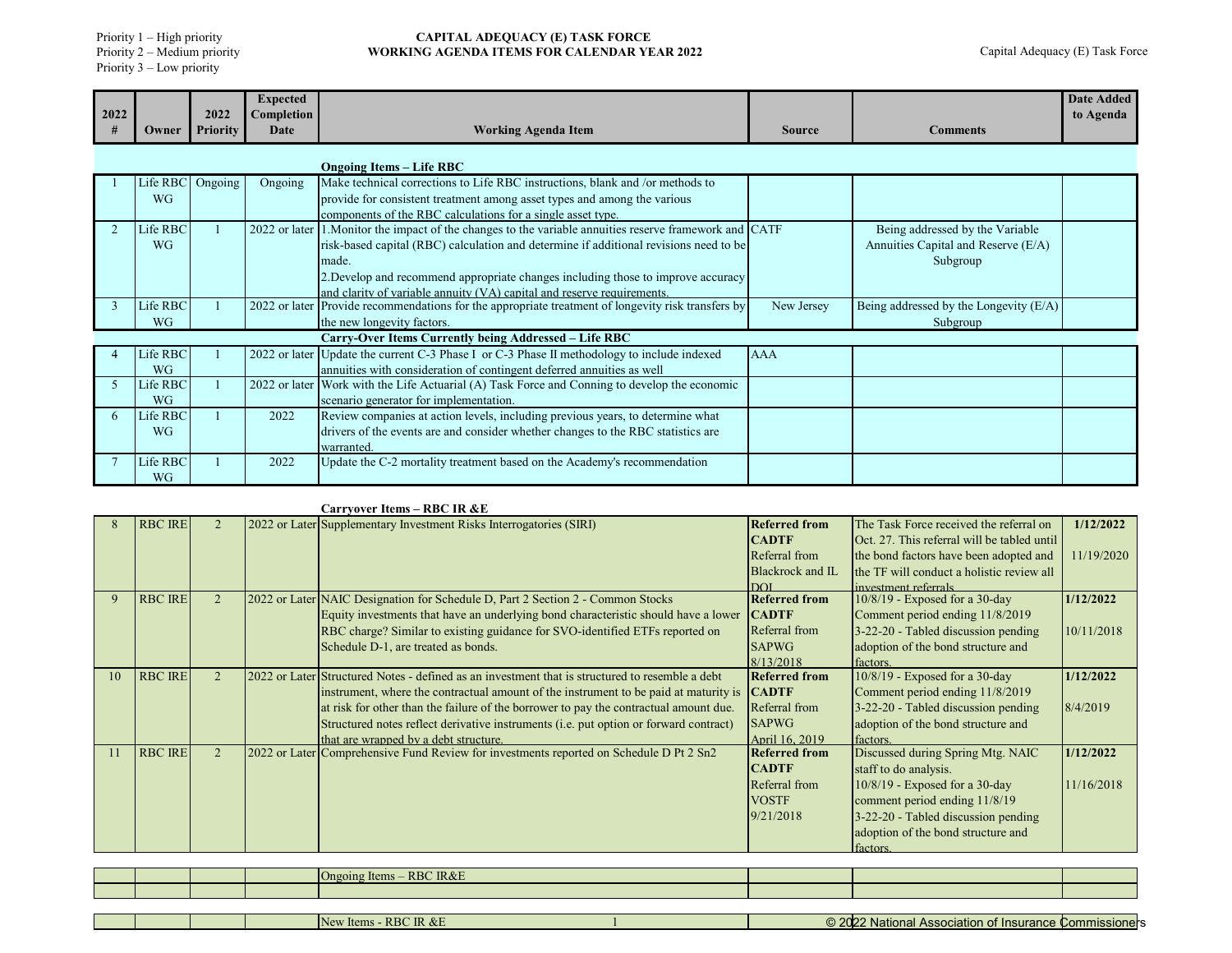Priority 1 – High priority Priority 2 – Medium priority Priority 3 – Low priority

| 2022            |       | 2022            | <b>Expected</b><br><b>Completion</b> |                                                                                                                                                                                                                                                                                                                      |                                                     |                                                                                                                                                  | Date Added<br>to Agenda |
|-----------------|-------|-----------------|--------------------------------------|----------------------------------------------------------------------------------------------------------------------------------------------------------------------------------------------------------------------------------------------------------------------------------------------------------------------|-----------------------------------------------------|--------------------------------------------------------------------------------------------------------------------------------------------------|-------------------------|
| #               | Owner | <b>Priority</b> | Date                                 | <b>Working Agenda Item</b>                                                                                                                                                                                                                                                                                           | <b>Source</b>                                       | <b>Comments</b>                                                                                                                                  |                         |
| 12              |       |                 |                                      | 2023 or later Evaluate the appropriate RBC treatment of Asset-Backed Securites (ABS),<br>including Collateralized Loan Obligations (CLO), collateriazed fund obliations<br>(CFOs), or other similar securities carrying similar types of tail risk (Complex<br>Assets).                                              | Request from E<br>Committee,<br><b>SAPWG, VOSTF</b> | Per the request of E Committee<br>comments were solictied asking if these<br>typs of assets should be considered a<br>part of the RBC framework. | 1/12/2022               |
| $\overline{13}$ |       |                 |                                      | 2025 or later Phase 2 Bond analysis - evaluate and develop an approach to map other ABS to<br>current bond factors following the establised principles from Phase I where the<br>collateral has an assigned RBC. This project will likely require an outside<br>consultant and the timeline could exceeds 2-3 years. | Request from E<br>Committee                         | Per the request of E Committee commest<br>were solicited requesting the need for<br>outside review.                                              | 1/12/2022               |
|                 |       |                 |                                      |                                                                                                                                                                                                                                                                                                                      |                                                     |                                                                                                                                                  |                         |
|                 |       |                 |                                      |                                                                                                                                                                                                                                                                                                                      |                                                     |                                                                                                                                                  |                         |

|    |                 |               | <b>Carry-Over Items Currently being Addressed – P&amp;C RBC</b>                                                                                                            |                         |                                                                              |           |
|----|-----------------|---------------|----------------------------------------------------------------------------------------------------------------------------------------------------------------------------|-------------------------|------------------------------------------------------------------------------|-----------|
|    | <b>Cat Risk</b> |               | Continue development of RBC formula revisions to include a risk charge based on                                                                                            |                         |                                                                              |           |
|    | <b>SG</b>       | Year-end      | catastrophe model output:<br>a) Evaluate other catastrophe risks for possible inclusion in the charge                                                                      | Referral from the       | $4/26/21$ - The SG exposed the referral                                      | 4/26/2021 |
|    |                 | 2022 or later | - determine whether to recommend developing charges for any additional perils,                                                                                             | Climate and             | for a 30-day period.                                                         |           |
|    |                 |               | and which perils or perils those should be.                                                                                                                                | <b>Resiliency Task</b>  | $6/1/21$ - The SG forwarded the response                                     |           |
|    |                 |               |                                                                                                                                                                            | Force. March 202        | to the Climate and Resiliency Task                                           |           |
|    |                 |               |                                                                                                                                                                            |                         | Force.                                                                       |           |
|    |                 |               |                                                                                                                                                                            |                         | 2/22/22 - The SG adopted proposal 2021-                                      |           |
|    |                 |               |                                                                                                                                                                            |                         | 17-CR (adding the wildfire peril for                                         |           |
|    |                 |               |                                                                                                                                                                            |                         | informational purposes only). The SG<br>continues reviewing other perils for |           |
|    |                 |               |                                                                                                                                                                            |                         | possible inclusion in the Reat                                               |           |
| 15 | P&C             | Year-end      | Evaluate a) the current growth risk methodology whether it is adequately reflects                                                                                          | <b>Refer from</b>       | 1) Sent a referral to the Academy on                                         | 1/25/2018 |
|    | <b>RBC WG</b>   |               | 2020 or later both operational risk and underwriting risk; b) the premium and reserve based                                                                                | <b>Operational Risk</b> | $6/14/18$ conference call.                                                   |           |
|    |                 |               | growth risk factors either as a stand-alone task or in conjunction with the ongoing                                                                                        | Subgroup                |                                                                              |           |
|    |                 |               | underwriting risk factor review with consideration of the operational risk component                                                                                       |                         |                                                                              |           |
|    |                 |               | of excessive growth; c) whether the application of the growth factors to NET proxies<br>adequately accounts for growth risk that is ceded to reinsures that do not trigger |                         |                                                                              |           |
|    |                 |               | growth risk in their own right.                                                                                                                                            |                         |                                                                              |           |
| 16 | P&C             | 2020          | Continue development of RBC formula revisions based on the Covered Agreement:                                                                                              |                         | 12/5/19 - The WG exposed Proposal                                            | 8/4/2018  |
|    | <b>RBC WG</b>   | Summer        | consider whether the factor for uncollateralized, unrated reinsurers, runoff and                                                                                           |                         | 2018-19-P (Vulnerable 6 or unrated risk                                      |           |
|    |                 | Meeting or    | captive companies should be adjusted                                                                                                                                       |                         | charge) for a 30-day exposure period.                                        |           |
|    |                 | later         |                                                                                                                                                                            |                         | 2/3/20 - The WG adopted Proposal 2018-<br>19-P. However, the WG intended to  |           |
|    |                 |               |                                                                                                                                                                            |                         | evaluate the data annually until reaching                                    |           |
|    |                 |               |                                                                                                                                                                            |                         | any agreed upon change to the factor                                         |           |
|    |                 |               |                                                                                                                                                                            |                         | and the structure.                                                           |           |
|    |                 |               |                                                                                                                                                                            |                         | 3/15/21 - The WG exposed Proposal                                            |           |
|    |                 |               |                                                                                                                                                                            |                         | 2021-03-P (Credit Risk Instruction                                           |           |
|    |                 |               |                                                                                                                                                                            |                         | Modification) for a 30-day exposure                                          |           |
|    |                 |               |                                                                                                                                                                            |                         | period.                                                                      |           |
|    |                 |               |                                                                                                                                                                            |                         | 4/27/21 - The WG adopted proposal<br>$2021 - 03 - P$ .                       |           |
|    |                 |               |                                                                                                                                                                            |                         | $6/30/21$ - The CADTF adopted this                                           |           |
|    |                 |               |                                                                                                                                                                            |                         | proposal.                                                                    |           |
|    |                 |               | $\overline{2}$                                                                                                                                                             |                         | © 2022 National Association of Insurance Commissioners                       |           |
|    |                 |               |                                                                                                                                                                            |                         |                                                                              |           |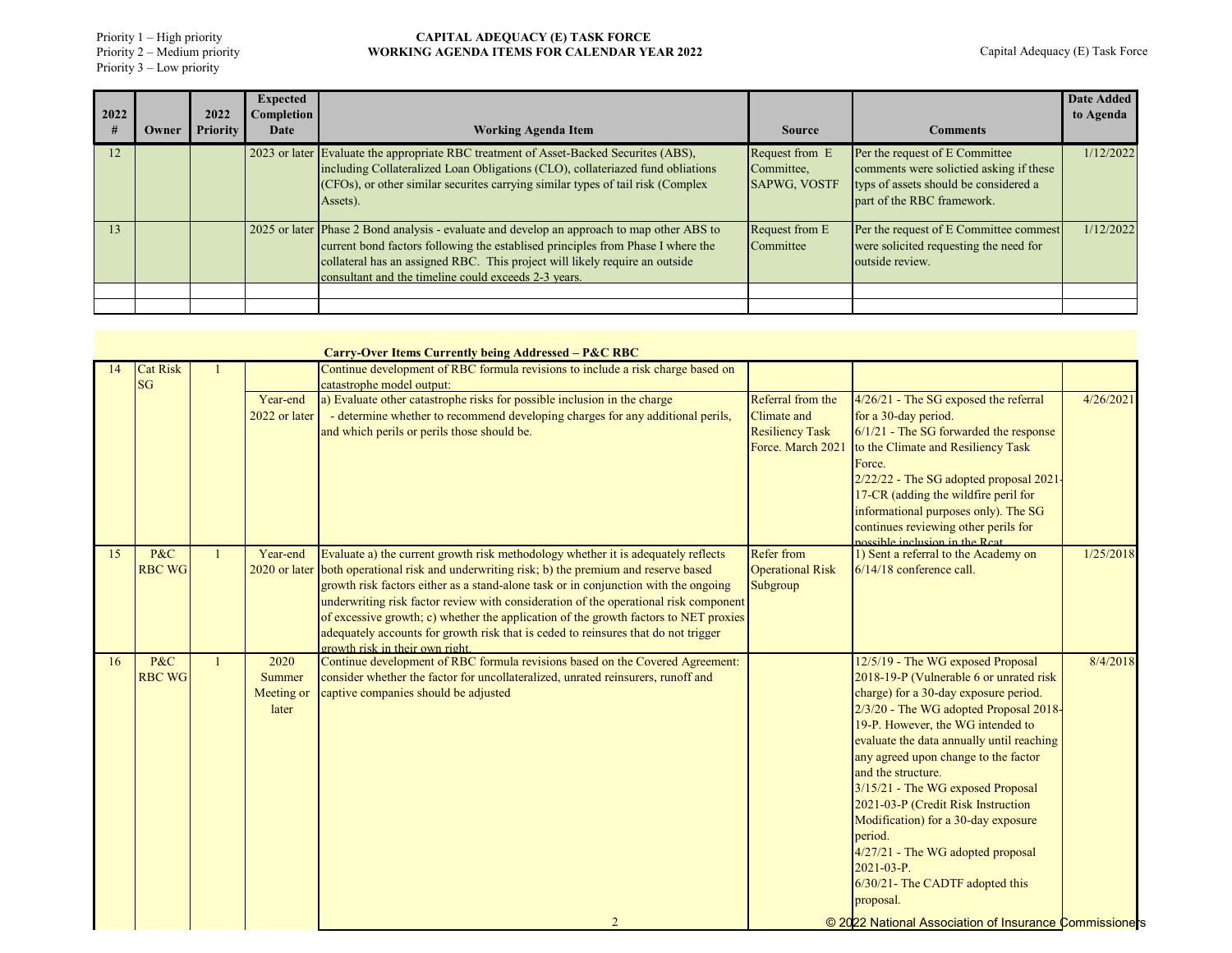Priority 1 – High priority

Priority 2 – Medium priority Priority 3 – Low priority

| 2022 |                              | 2022            | <b>Expected</b><br>Completion         |                                                                                                                                                            |               |                                                                                                                                                                                                                                            | <b>Date Added</b><br>to Agenda |
|------|------------------------------|-----------------|---------------------------------------|------------------------------------------------------------------------------------------------------------------------------------------------------------|---------------|--------------------------------------------------------------------------------------------------------------------------------------------------------------------------------------------------------------------------------------------|--------------------------------|
| #    | Owner                        | <b>Priority</b> | <b>Date</b>                           | <b>Working Agenda Item</b>                                                                                                                                 | <b>Source</b> | <b>Comments</b>                                                                                                                                                                                                                            |                                |
| 17   | P&C<br><b>RBC WG</b>         |                 | Year-end                              | Evaluate the proposed changes from the Affiliated Investment Ad Hoc Group related<br>2022 or later to P/C RBC Affiliated Investments                       |               |                                                                                                                                                                                                                                            | 6/10/2019                      |
| 18   | P&C<br><b>RBC WG</b>         | $\mathbf{1}$    | 2023<br>Summer                        | Continue working with the Academy to review the methodology and revise the<br>underwriting (Investment Income Adjustment, Loss Concentration, LOB UW risk) |               |                                                                                                                                                                                                                                            | 6/10/2019                      |
|      |                              |                 | Meeting or<br>later                   | charges in the PRBC formula as appropriate.                                                                                                                |               |                                                                                                                                                                                                                                            |                                |
| 19   | <b>Cat Risk</b><br>SG        |                 | Year-end                              | Evaluate the possibility of allowing additional third party models or adjustments to<br>2022 or later the vendor models to calculate the cat model losses  |               | $7/15/21$ - The SG is continue evaluating<br>this item.<br>10/27/21 - The SG exposed the proposal<br>2021-15-CR (adding KCC model).<br>12/16/21 - The SG adopted the proposal<br>2021-15-CR.<br>3/23/22 - The WG adopted this<br>proposal. | 12/6/2019                      |
| 20   | P&C<br><b>RBC WG</b>         |                 | 2023 Spring<br>Meeting                | Evaluate if changes should be made to the P/C formula to better assess companies in<br>runoff.                                                             |               | $1/29/20$ - received a referral from the<br>Restructuring Mechanisms (E) WG<br>4/27/21 - The WG forwarded a response<br>to the Restructuring Mechanism (E)<br>WG.                                                                          | 2/3/2020                       |
| 21   | P&C<br><b>RBC WG</b>         |                 | 2023<br>Summer<br>Meeting or<br>later | Evaluate the Underwriting Risk Line 1 Factors in the P/C formula.                                                                                          |               |                                                                                                                                                                                                                                            | 7/30/2020                      |
| 22   | <b>Cat Risk</b><br><b>SG</b> |                 | 2022 Spring<br>Meeting or<br>later    | Implement Wildfire Peril in the Rcat component (For Informational Purpose Only)                                                                            |               | $7/15/21$ - The SG is continue studying<br>this item.<br>2/22/22 - The SG adopted the proposal<br>2021-17-CR.<br>3/23/22 - The WG adopted the proposal.                                                                                    | 3/8/2021                       |

|    |                         |        |                     | New Items $-$ P&C RBC                                                                                                                                                                                                                                                                                                   |               |                                                                             |           |
|----|-------------------------|--------|---------------------|-------------------------------------------------------------------------------------------------------------------------------------------------------------------------------------------------------------------------------------------------------------------------------------------------------------------------|---------------|-----------------------------------------------------------------------------|-----------|
| 23 | Cat Risk<br><b>SG</b>   |        | $Jun-22$            | Evaluate the possibility of modifying exemption criteria for different cat perils in the<br>PR027 Interrogatories.                                                                                                                                                                                                      |               | 3/22/22 - The SG exposed proposal<br>2022-01-CR for 30 day comment period.  | 3/22/2022 |
| 24 | Cat Risk<br><b>SG</b>   |        | Meeting or<br>later | 2023 Spring Evaluate the possibility of enhancing the Independent Model Instructions.                                                                                                                                                                                                                                   |               |                                                                             | 3/22/2022 |
| 25 | P&C<br><b>RBC WG</b>    |        | $Jun-22$            | Remove the trend test footnote in PR033.                                                                                                                                                                                                                                                                                |               | 3/23/2022 - The WG exposed proposal<br>2022-02-P for 30 day comment period. | 3/22/2022 |
|    |                         |        |                     | <b>Ongoing Items - Health RBC</b>                                                                                                                                                                                                                                                                                       |               |                                                                             |           |
| 26 | Health<br><b>RBC WG</b> | Yearly | Yearly              | Evaluate the yield of the 6-month U.S. Treasury Bond as of Jan. 1 each year to<br>determine if further modification to the 0.5% adjustment to the Comprehensive<br>Medical, Medicare Supplement and Dental and Vision underwriting risk factors is<br>required. Any adjustments will be rounded up to the nearest 0.5%. | <b>HRBCWG</b> |                                                                             | 11/4/2021 |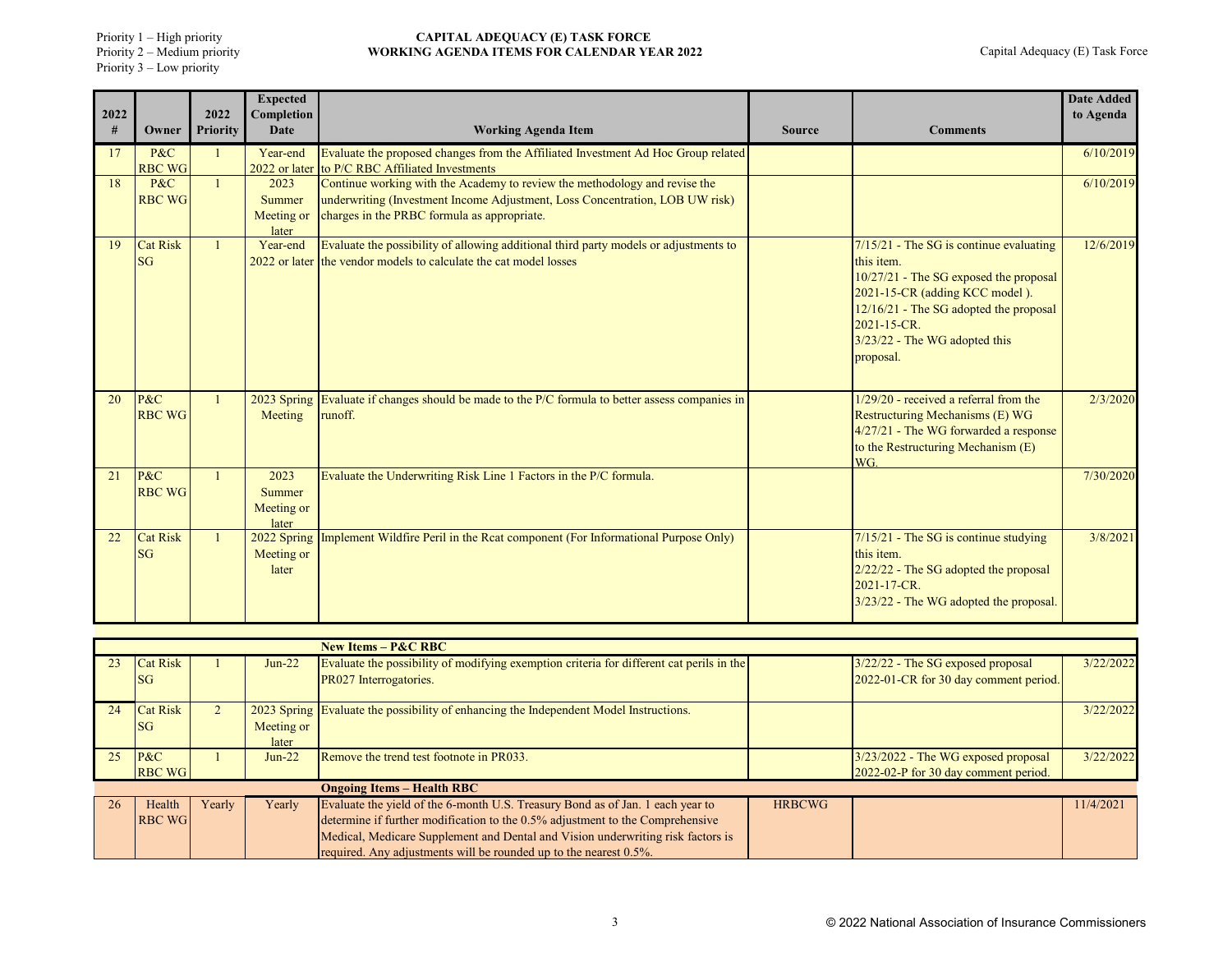Priority 1 – High priority

Priority 2 – Medium priority Priority 3 – Low priority

| 2022 |                         | 2022            | <b>Expected</b><br>Completion    |                                                                                                                                                                                                                                                                                                                   |                                           |                                                                                                                                                                                                                                                                                                                                                                                                                                                                 | <b>Date Added</b><br>to Agenda |
|------|-------------------------|-----------------|----------------------------------|-------------------------------------------------------------------------------------------------------------------------------------------------------------------------------------------------------------------------------------------------------------------------------------------------------------------|-------------------------------------------|-----------------------------------------------------------------------------------------------------------------------------------------------------------------------------------------------------------------------------------------------------------------------------------------------------------------------------------------------------------------------------------------------------------------------------------------------------------------|--------------------------------|
| #    | Owner                   | <b>Priority</b> | Date                             | <b>Working Agenda Item</b>                                                                                                                                                                                                                                                                                        | <b>Source</b>                             | <b>Comments</b>                                                                                                                                                                                                                                                                                                                                                                                                                                                 |                                |
| 27   | Health<br><b>RBC WG</b> | $\mathbf{3}$    | Ongoing                          | Continue to monitor Evaluate the impact of Federal Health Care Law or any other<br>development of fedreal level programs and actions (e.g. state reinsurance programs,<br>associaton health plans, mandated benefits, and cross-border) for furture changes<br>that may have an impact on the Health RBC Formula. | 4/13/2010 CATF<br>Call                    | Adopted 2014-01H<br>Adopted 2014-02H<br>Adopted 2014-05H<br>Adopted 2014-06H<br>Adopted 2014-24H<br>Adopted 2014-25H<br>Adopted 2016-01-H<br>Adopted 2017-09-CA<br>Adopted 2017-10-H<br>The Working Group will continually<br>evaluate any changes to the health<br>formula as a result of ongoing federal<br>discussions and legislation.<br>Discuss and monitor the development<br>of federal level programs and the<br>potential impact on the HRBC formula. | 1/11/2018                      |
|      |                         |                 |                                  | Carry-Over Items Currently being Addressed – Health RBC                                                                                                                                                                                                                                                           |                                           |                                                                                                                                                                                                                                                                                                                                                                                                                                                                 |                                |
| 28   | Health<br><b>RBC WG</b> |                 | Year-End<br>2024 RBC or<br>Later | Consider changes for stop-loss insurance or reinsurance.                                                                                                                                                                                                                                                          | <b>AAA</b> Report at<br>Dec. 2006 Meeting | (Based on Academy report expected to<br>be received at YE-2016)<br>2016-17-CA                                                                                                                                                                                                                                                                                                                                                                                   |                                |
| 29   | Health<br><b>RBC WG</b> | $\overline{2}$  | Year-end<br>later                | Review the individual factors for each health care receivables line within the Credit<br>2023 RBC or Risk H3 component of the RBC formula.                                                                                                                                                                        | <b>HRBC WG</b>                            | Adopted 2016-06-H<br>Rejected 2019-04-H<br>Annual Statement Guidance (Year-End<br>2020) and Annual Statement Blanks<br>Proposal (Year-End 2021) referred to the<br><b>Blanks (E) Working Group</b>                                                                                                                                                                                                                                                              |                                |
| 30   | Health<br><b>RBC WG</b> | $\mathbf{1}$    | Year-end                         | Conitnue to review the: premium and reserve ratio in the Health Test Ad Hoc Group  HRBCWG<br>2023 or later in the Health Test and review possible annual statement changes for reporting health<br>business in the Life and P/C Blanks.                                                                           |                                           | Evaluate the applicability of the current<br>Health Test in the Annual Statement<br>instructions in today's health insurance<br>market. Discuss ways to gather<br>additional information for health<br>business reported in other blanks.<br>Referred Proposal 2022-06BWG to<br><b>Blanks Woriking Group for exposure</b><br>and consideration.                                                                                                                 | 8/4/2018<br>2/25/2022          |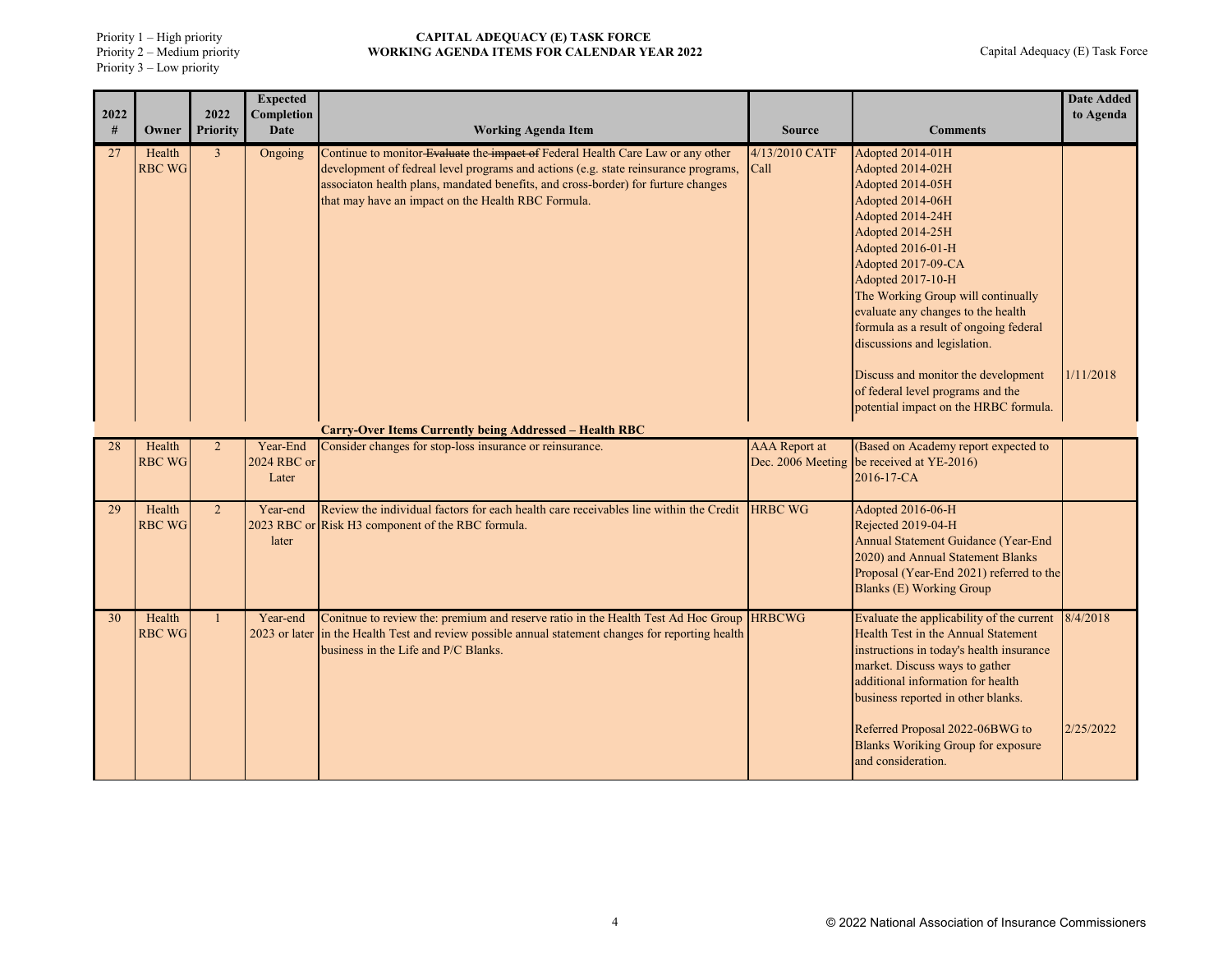Priority 2 – Medium priority Priority 3 – Low priority

| 2022 |                         | 2022           | <b>Expected</b><br>Completion |                                                                                                                                                                                                                                                                                                                                                                                                                                                                                                                                |                                                     |                                                                                                                                                                      | <b>Date Added</b><br>to Agenda |
|------|-------------------------|----------------|-------------------------------|--------------------------------------------------------------------------------------------------------------------------------------------------------------------------------------------------------------------------------------------------------------------------------------------------------------------------------------------------------------------------------------------------------------------------------------------------------------------------------------------------------------------------------|-----------------------------------------------------|----------------------------------------------------------------------------------------------------------------------------------------------------------------------|--------------------------------|
| #    | Owner                   | Priority       | <b>Date</b>                   | <b>Working Agenda Item</b>                                                                                                                                                                                                                                                                                                                                                                                                                                                                                                     | <b>Source</b>                                       | <b>Comments</b>                                                                                                                                                      |                                |
| 31   | Health<br><b>RBC WG</b> |                | Year-end<br>later             | Work with the Academy to perform a comprehensive review of the H2 -<br>2023 RBC or Underwriting Risk component of the Health RBC formula including the Managed<br>Care Credit review (Item 18 above)<br>Review the Managed Care Credit calculation in the Health RBC formula -<br>specifically Category 2a and 2b.<br>Review Managed Care Credit across formulas.<br>As part of the H2 - Underwriting Risk review, determine if other lines of business<br>should include investment income and how investment income would be | <b>HRBCWG</b>                                       | Review the Managed Care Category and 12/3/2018<br>the credit calculated, more specifically<br>the credit calculated when moving from<br>Category 0 & 1 to 2a and 2b. | 4/23/2021                      |
|      |                         |                |                               | incorporated to the exsiting lines if there are changes to the structure.                                                                                                                                                                                                                                                                                                                                                                                                                                                      |                                                     |                                                                                                                                                                      |                                |
| 32   | Health<br><b>RBC WG</b> |                | Year-end                      | Review referral letter from the Operational Risk (E) Subgroup on the excessive<br>2023 or later growth charge and the development of an Ad Hoc group to charge.                                                                                                                                                                                                                                                                                                                                                                | <b>HRBCWG</b>                                       | Review if changes are required to the<br><b>Health RBC Formula</b>                                                                                                   | 4/7/2019                       |
| -33  | Health<br><b>RBC WG</b> | 2 <sup>1</sup> | Year-End<br>2023 or later     | Consider impact of COVID-19 and pandemic risk in the Health RBC formula.                                                                                                                                                                                                                                                                                                                                                                                                                                                       | <b>HRBCWG</b>                                       |                                                                                                                                                                      | 7/30/2020                      |
| 34   | Health<br><b>RBC WG</b> | $\mathcal{E}$  | Year-End<br>2023 or later     | Discuss and determine the re-evaluation of the bond factors for the 20 designations.                                                                                                                                                                                                                                                                                                                                                                                                                                           | Referral from<br><b>Investment RBC</b><br>July/2020 | Working Group will use two- and five-year<br>time horizon factors in 2020 impact<br>analysis. Proposal 2021-09-H - Adopted<br>5/25/21 by the WG                      | 9/11/2020                      |
|      |                         |                |                               |                                                                                                                                                                                                                                                                                                                                                                                                                                                                                                                                |                                                     |                                                                                                                                                                      |                                |
|      |                         |                |                               | <b>New Items - Health RBC</b><br><b>New Items - Task Force</b>                                                                                                                                                                                                                                                                                                                                                                                                                                                                 |                                                     |                                                                                                                                                                      |                                |
|      |                         |                |                               |                                                                                                                                                                                                                                                                                                                                                                                                                                                                                                                                |                                                     |                                                                                                                                                                      |                                |
|      |                         |                |                               | <b>Ongoing Items - Task Force</b>                                                                                                                                                                                                                                                                                                                                                                                                                                                                                              |                                                     |                                                                                                                                                                      |                                |
| 35   | <b>CADTF</b>            |                | 2023                          | Affiliated Investment Subsidiaries Referral<br>Ad Hoc group formed Sept. 2016                                                                                                                                                                                                                                                                                                                                                                                                                                                  | Ad Hoc Group                                        | Structural and instructions changes will<br>be exposed by each individual working                                                                                    |                                |

|  |  |                                                                               | group for comment in 2022 with an<br>anticipated effective date of 2023. |           |
|--|--|-------------------------------------------------------------------------------|--------------------------------------------------------------------------|-----------|
|  |  |                                                                               |                                                                          |           |
|  |  | Carry-Over Items not Currently being Addressed – Task Force                   |                                                                          |           |
|  |  | All investment related items referred to the RBC Investment Risk & Evaluation |                                                                          | 1/12/2022 |
|  |  | (E) Working Group                                                             |                                                                          |           |

| 36 | CADTF | 2021 | Receivable for Securities factor | Consider evaluating the factor every 3 |
|----|-------|------|----------------------------------|----------------------------------------|
|    |       |      |                                  | years.                                 |
|    |       |      |                                  | (2021, 2024, 2027, etc.)               |
|    |       |      |                                  |                                        |
|    |       |      |                                  | Factors are exposed for comment.       |
|    |       |      |                                  | Comments due May 28, 2021 for          |
|    |       |      |                                  | consideration on June 30th. Factors    |
|    |       |      |                                  | Adopted for 2021.                      |